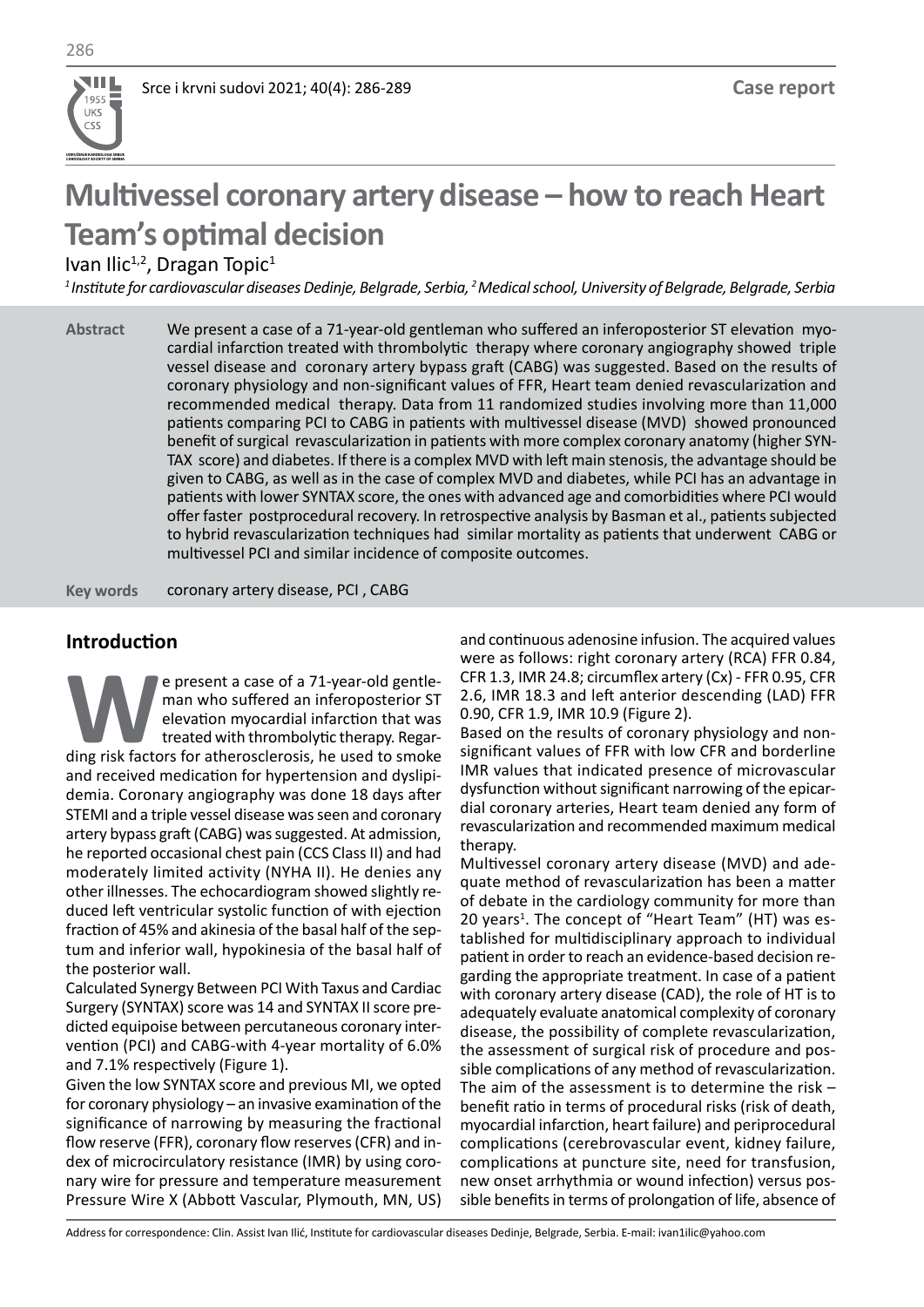



**Figure 1**. Coronary angiography which was used to suggest CABG



myocardial infarction and improvement in quality of life. The superiority of surgical treatment in case of a patient with MVD has been repeatedly examined in relation to PCI with the development of advanced techniques in interventional cardiology<sup>3</sup>. In daily practice, despite the development in interventional techniques – new generations of drug eluting stents (DES), intravascular imaging (IVUS, OCT), use of coronary physiology (CFR, FFR) and advanced antithrombotic therapies in patients with MVD, the advantage is almost always given to surgical treatment. Current recommendations from European Society of Cardiologists and the European Association of Cardiothoracic Surgeons give absolute advantage to of Cardiothoracic Surgeons give absolute advantage to<br>surgical treatment in patients with anatomically complex MVD (high SYNTAX score), while in the intermediate complexity of coronary disease (SYNTAX<22) outcomes, except for myocardial infarction, are similar. If<br>the patient suffers from dishates, the things are slightly the patient suffers from diabetes, the things are slightly different. Aggregated data from 11 randomized studies **FCI** with

involving more than 11,000 patients and comparing PCI to CABG in patients with MVD showed lower five-year mortality rates in those treated with surgical revascularization compared to those treated with PCI (11.5% after PCI to 8.9% after CABG; HR 1. 28, 95% CI 1. 09- 1·49;p=0. 0019), including diabetes patients (15. 5% *vs.* 10. 0%; 1. Forty-eight, one. 19-1. 84; p=0. 0004), but not in patients who did not suffer from diabetes (8.7% *vs*  8.0%; 1.08, 0.86–1.36; p=0.49). Additionally, the benefit of surgical revascularization was more pronounced in patients with more complex coronary anatomy (higher SYNTAX score)<sup>4</sup>.

A special attention should be devoted to a patient with significant stenosis of left main stem. Previously, available data from randomized studies and meta-analyses showed similar results regarding death, myocardial infarction and repeated revascularization if patients underwent CABG or PCI with DES stent<sup>2,5</sup>. The aforementioned meta-analysis demonstrated similar five-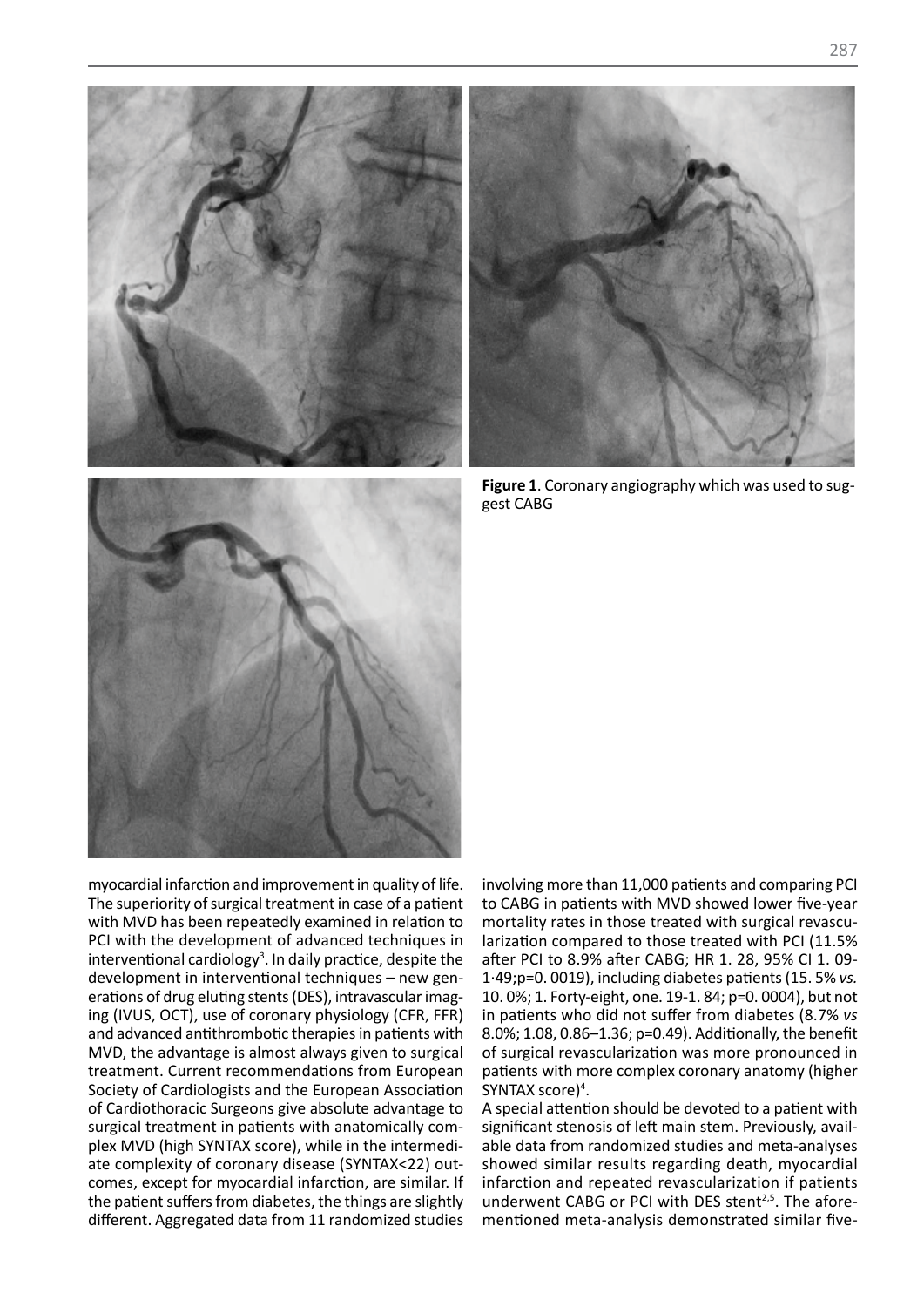







**Figure 2**. Measured coronary physiology parameters in RCA, Cx and LAD

year mortality (10.7% after PCI *vs* 10.5% after CABG; hybrid revascularization techniques had similar mortal $p=0.52$ <sup>4</sup>. In patients with complex coronary anatomy and LM stenosis, despite fewer patients with these characteristics in randomized studies, surgical treatment would probably be the best treatment option $2,4$ . **Figure 2. Acteristics in randomized standing a**<br>Would probably be the best t

Previous research in this field has been designed before significant advances in interventional cardiology like development of coronary physiology and imaging the development of coronary physiology and imaging a lower residual score arter revascularization than mul-<br>techniques, which means that, in previously published tivessel PCI<sup>7</sup>. randomized trials, not many patients had these techniques applied during PCI. Therefore, when choosing revascularization techniques in MVD, complete revasrevascularization techniques in MVD, complete revas- artery lesions. It there is a complex MVD with LM ste-<br>cularization of all hemodynamically significant lesions nosis, the advantage should be given to CABG, as well should be sought, either based on anatomical or funcshould be sought, either based on anatomical or func- as ir<br>tional significance obtained using non-invasive or inva- tes. sive tests to prove it (CFR and FFR) $6$ .

An interesting alternative is a hybrid approach - combining the surgical revascularization with LIMA (left internal ing the surgical revascularization with LIMA (left internal be<br>mammary artery) graft and PCI of other lesions in pa- les tients with MVD. In retrospective analysis by Basman percutaneous complete revascularization would be difet al., after propensity matching, patients subjected to

hybrid revascularization techniques had similar mortality as patients that underwent CABG or multivessel PCI (5.0% vs. 4.0% vs. 9.0%) and similar incidence of comacteristics in randomized studies, surgical treatment posite outcomes - death, repeated revascularization and recording to the revascularization and myocardial infarction (HCR 21.0% vs CABG 15.0%, P = .36; HCR 21.0% vs PCI 25.0%, P = .60). Despite higher preprocedural SYNTAX score, hybrid revascularization achieved a lower residual score after revascularization than multivessel PCI<sup>7</sup>.

Finally, approach to a patient with MVD should be individualized primarily based on the anatomy of coronary artery lesions. If there is a complex MVD with LM stenosis, the advantage should be given to CABG, as well as in the case of multivessel complex MVD and diabetes. In the absence of these characteristics, the seversive tests to prove it (CFR and FFR)<sup>6</sup>. ity of CAD should be analyzed while paying respect to the concept of the concept of the concept of the concept of the concept of the concept of the solution of the solution of the s patient's preference. The advantage to surgery should be given in patients with very complex lesions (long lesions, chronic total occlusions, calcifications) where percutaneous complete revascularization would be difficult to achieve, while PCI has an advantage in patients